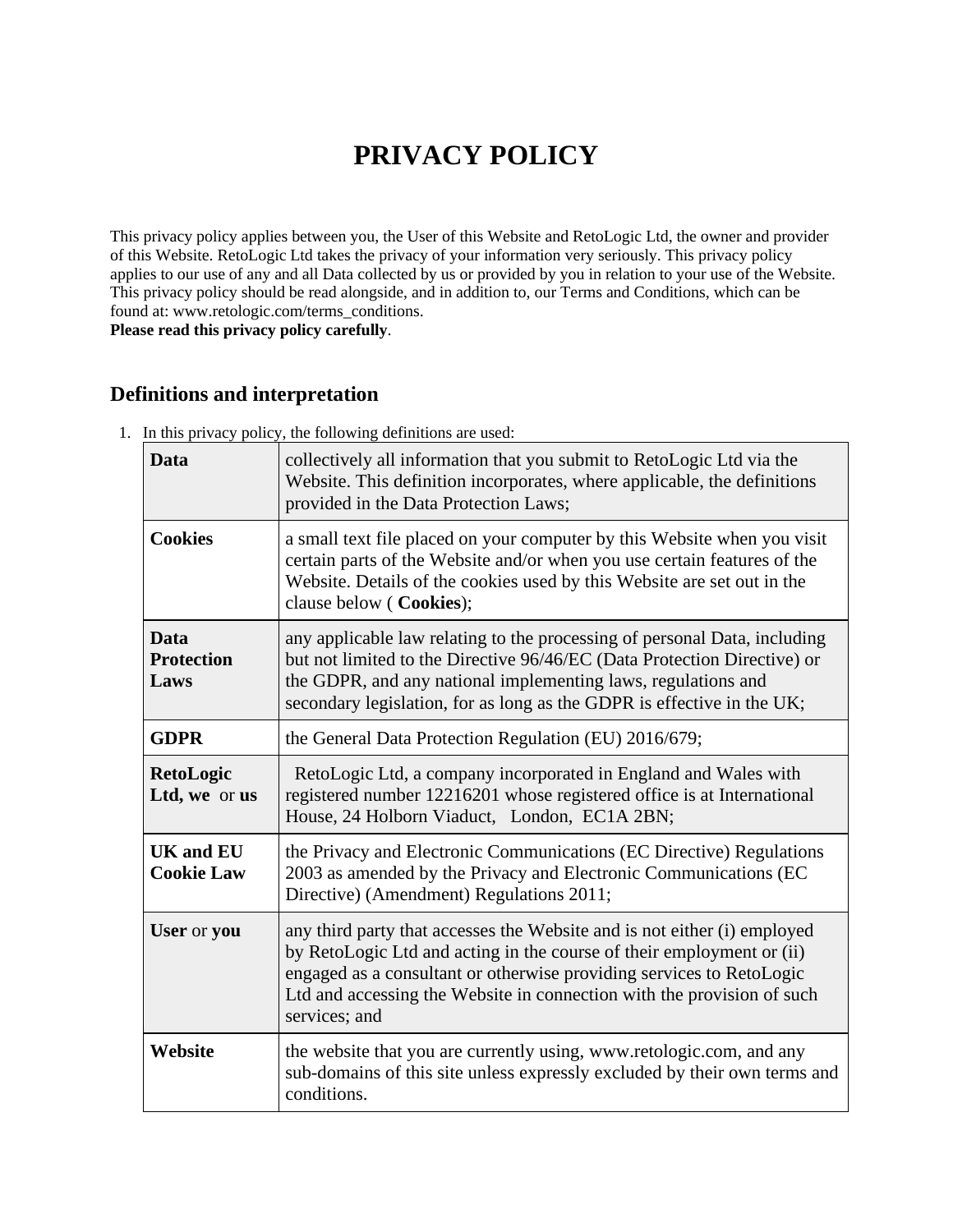- 2. In this privacy policy, unless the context requires a different interpretation:
	- a. the singular includes the plural and vice versa;
	- b. references to sub-clauses, clauses, schedules or appendices are to sub-clauses, clauses, schedules or appendices of this privacy policy;
	- c. a reference to a person includes firms, companies, government entities, trusts and partnerships;
	- d. "including" is understood to mean "including without limitation";
	- e. reference to any statutory provision includes any modification or amendment of it;
	- f. the headings and sub-headings do not form part of this privacy policy.

### **Scope of this privacy policy**

- 3. This privacy policy applies only to the actions of RetoLogic Ltd and Users with respect to this Website. It does not extend to any websites that can be accessed from this Website including, but not limited to, any links we may provide to social media websites.
- 4. For purposes of the applicable Data Protection Laws, RetoLogic Ltd is the "data controller". This means that RetoLogic Ltd determines the purposes for which, and the manner in which, your Data is processed.

## **Data collected**

- 5. We may collect the following Data, which includes personal Data, from you:
	- a. name;
	- b. contact Information such as email addresses and telephone numbers;

in each case, in accordance with this privacy policy.

#### **How we collect Data**

- 6. We collect Data in the following ways:
	- a. data is given to us by you ; and
	- b. data is collected automatically.

### **Data that is given to us by you**

7. RetoLogic Ltd will collect your Data in a number of ways, for example:

a. when you contact us through the Website, by telephone, post, e-mail or through any other means; in each case, in accordance with this privacy policy.

#### **Data that is collected automatically**

8. To the extent that you access the Website, we will collect your Data automatically, for example: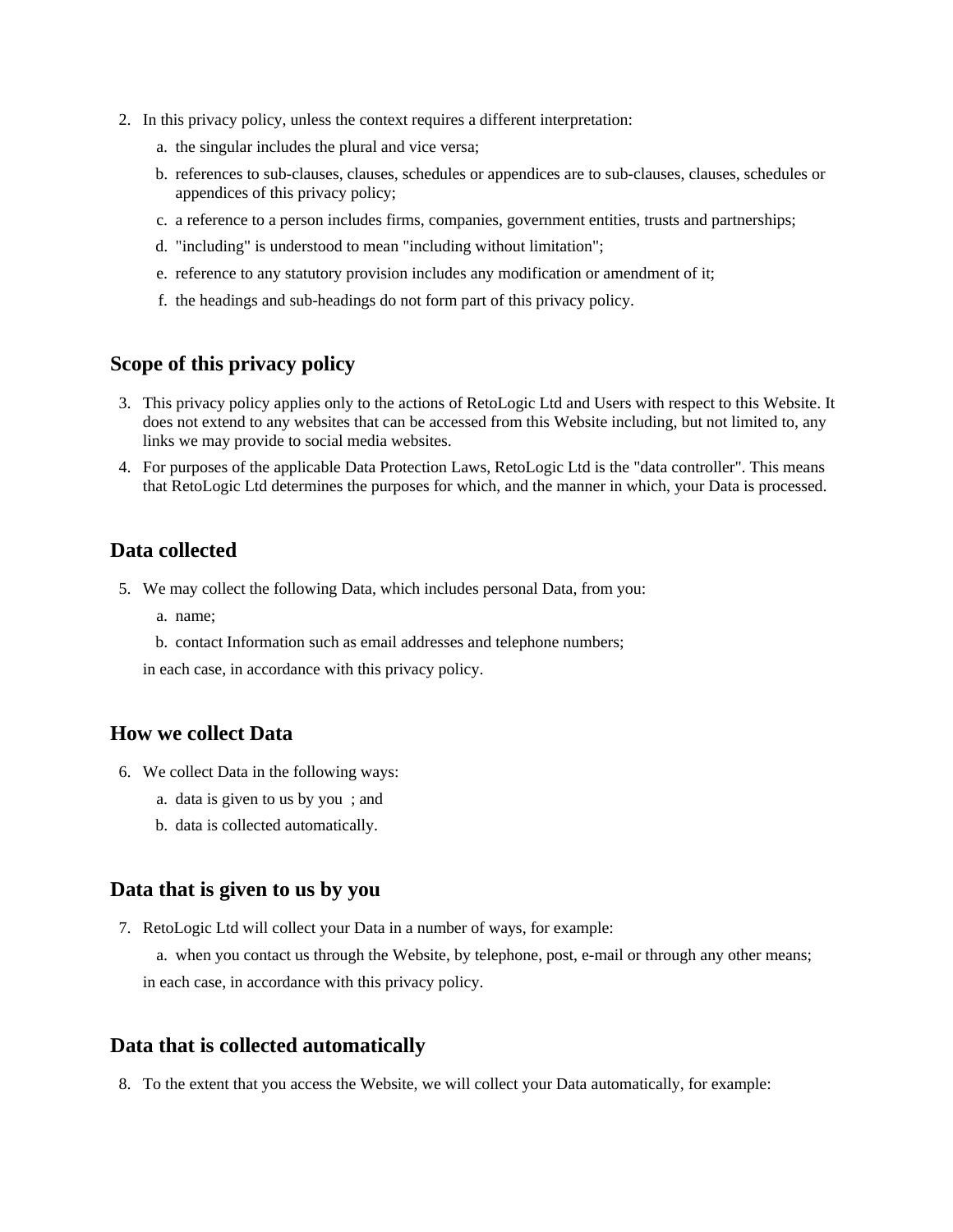- a. we automatically collect some information about your visit to the Website. This information helps us to make improvements to Website content and navigation, and includes your IP address, the date, times and frequency with which you access the Website and the way you use and interact with its content.
- b. we will collect your Data automatically via cookies, in line with the cookie settings on your browser. For more information about cookies, and how we use them on the Website, see the section below, headed "Cookies".

### **Our use of Data**

9. Any or all of the above Data may be required by us from time to time in order to provide you with the best possible service and experience when using our Website. Specifically, Data may be used by us for the following reasons:

a. internal record keeping;

in each case, in accordance with this privacy policy.

10. We may use your Data for the above purposes if we deem it necessary to do so for our legitimate interests. If you are not satisfied with this, you have the right to object in certain circumstances (see the section headed "Your rights" below).

### **Who we share Data with**

- 11. We may share your Data with the following groups of people for the following reasons:
	- a. our employees, agents and/or professional advisors to obtain advice from professional consultants;

in each case, in accordance with this privacy policy.

#### **Keeping Data secure**

- 12. We will use technical and organisational measures to safeguard your Data, for example:
	- a. access to your account is controlled by a password and a user name that is unique to you.
	- b. we store your Data on secure servers.
- 13. Technical and organisational measures include measures to deal with any suspected data breach. If you suspect any misuse or loss or unauthorised access to your Data, please let us know immediately by contacting us via this e-mail address: info@retologic.com.
- 14. If you want detailed information from Get Safe Online on how to protect your information and your computers and devices against fraud, identity theft, viruses and many other online problems, please visit www.getsafeonline.org. Get Safe Online is supported by HM Government and leading businesses.

## **Data retention**

15. Unless a longer retention period is required or permitted by law, we will only hold your Data on our systems for the period necessary to fulfil the purposes outlined in this privacy policy or until you request that the Data be deleted.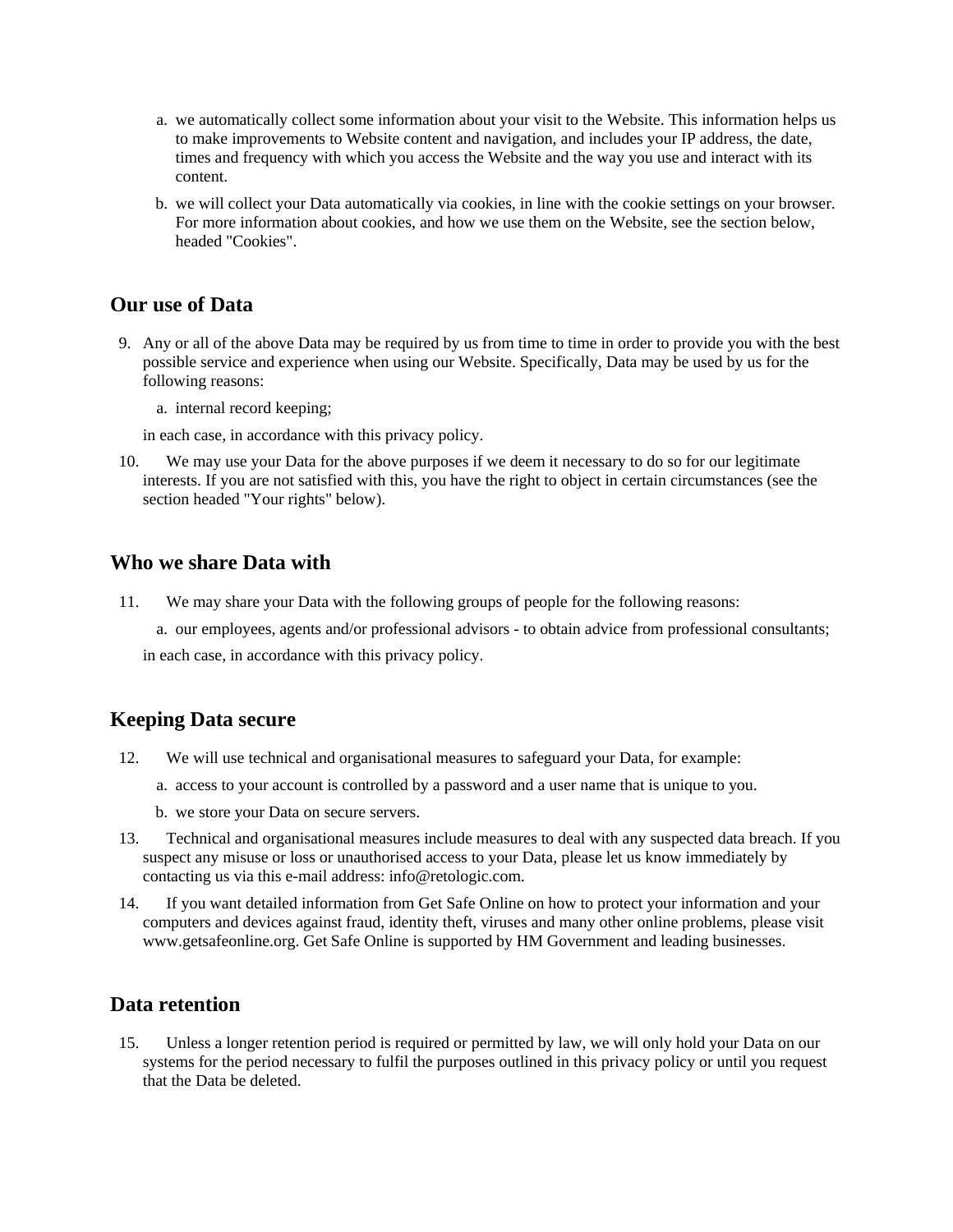16. Even if we delete your Data, it may persist on backup or archival media for legal, tax or regulatory purposes.

# **Your rights**

- 17. You have the following rights in relation to your Data:
	- a. **Right to access** the right to request (i) copies of the information we hold about you at any time, or (ii) that we modify, update or delete such information. If we provide you with access to the information we hold about you, we will not charge you for this, unless your request is "manifestly unfounded or excessive." Where we are legally permitted to do so, we may refuse your request. If we refuse your request, we will tell you the reasons why.
	- b. **Right to correct** the right to have your Data rectified if it is inaccurate or incomplete.
	- c. **Right to erase** the right to request that we delete or remove your Data from our systems.
	- d. **Right to restrict our use of your Data** the right to "block" us from using your Data or limit the way in which we can use it.
	- e. **Right to data portability** the right to request that we move, copy or transfer your Data.
	- f. **Right to object** the right to object to our use of your Data including where we use it for our legitimate interests.
- 18. To make enquiries, exercise any of your rights set out above, or withdraw your consent to the processing of your Data (where consent is our legal basis for processing your Data), please contact us via this e-mail address: info@retologic.com.
- 19. If you are not satisfied with the way a complaint you make in relation to your Data is handled by us, you may be able to refer your complaint to the relevant data protection authority. For the UK, this is the Information Commissioner's Office (ICO). The ICO's contact details can be found on their website at https://ico.org.uk/.
- 20. It is important that the Data we hold about you is accurate and current. Please keep us informed if your Data changes during the period for which we hold it.

## **Transfers outside the European Economic Area**

- 21. Data which we collect from you may be stored and processed in and transferred to countries outside of the European Economic Area (EEA). For example, this could occur if our servers are located in a country outside the EEA or one of our service providers is situated in a country outside the EEA. We also share information with our group companies, some of which are located outside the EEA.
- 22. We will only transfer Data outside the EEA where it is compliant with data protection legislation and the means of transfer provides adequate safeguards in relation to your data, eg by way of data transfer agreement, incorporating the current standard contractual clauses adopted by the European Commission, or by signing up to the EU-US Privacy Shield Framework, in the event that the organisation in receipt of the Data is based in the United States of America.
- 23. To ensure that your Data receives an adequate level of protection, we have put in place appropriate safeguards and procedures with the third parties we share your Data with. This ensures your Data is treated by those third parties in a way that is consistent with the Data Protection Laws.

## **Links to other websites**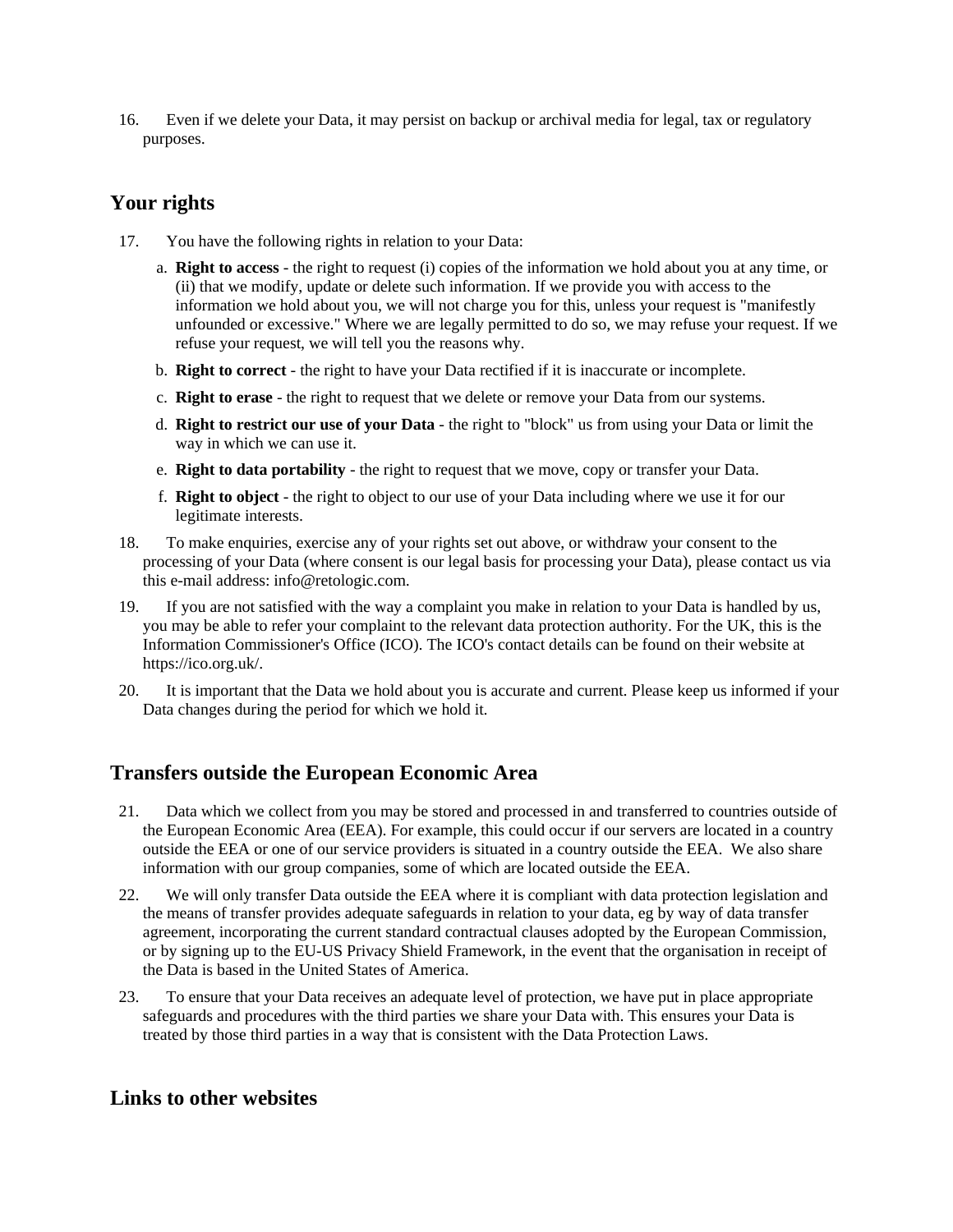24. This Website may, from time to time, provide links to other websites. We have no control over such websites and are not responsible for the content of these websites. This privacy policy does not extend to your use of such websites. You are advised to read the privacy policy or statement of other websites prior to using them.

## **Changes of business ownership and control**

- 25. RetoLogic Ltd may, from time to time, expand or reduce our business and this may involve the sale and/or the transfer of control of all or part of RetoLogic Ltd. Data provided by Users will, where it is relevant to any part of our business so transferred, be transferred along with that part and the new owner or newly controlling party will, under the terms of this privacy policy, be permitted to use the Data for the purposes for which it was originally supplied to us.
- 26. We may also disclose Data to a prospective purchaser of our business or any part of it.
- 27. In the above instances, we will take steps with the aim of ensuring your privacy is protected.

## **Cookies**

- 28. This Website may place and access certain Cookies on your computer. RetoLogic Ltd uses Cookies to improve your experience of using the Website. RetoLogic Ltd has carefully chosen these Cookies and has taken steps to ensure that your privacy is protected and respected at all times.
- 29. All Cookies used by this Website are used in accordance with current UK and EU Cookie Law.
- 30. Before the Website places Cookies on your computer, you will be presented with a message bar requesting your consent to set those Cookies. By giving your consent to the placing of Cookies, you are enabling RetoLogic Ltd to provide a better experience and service to you. You may, if you wish, deny consent to the placing of Cookies; however certain features of the Website may not function fully or as intended.

| <b>Type of Cookie</b>      | <b>Purpose</b>                                                                                                                                                                                                                     |
|----------------------------|------------------------------------------------------------------------------------------------------------------------------------------------------------------------------------------------------------------------------------|
| Strictly necessary cookies | These are cookies that are required for the operation of our website.<br>They include, for example, cookies that enable you to log into<br>secure areas of our website, use a shopping cart or make use of e-<br>billing services. |
| Functionality cookies      | These are used to recognise you when you return to our website.<br>This enables us to personalise our content for you, greet you by<br>name and remember your preferences (for example, your choice of<br>language or region).     |

31. This Website may place the following Cookies:

- 32. You can find a list of Cookies that we use in the Cookies Schedule.
- 33. You can choose to enable or disable Cookies in your internet browser. By default, most internet browsers accept Cookies but this can be changed. For further details, please consult the help menu in your internet browser.
- 34. You can choose to delete Cookies at any time; however you may lose any information that enables you to access the Website more quickly and efficiently including, but not limited to, personalisation settings.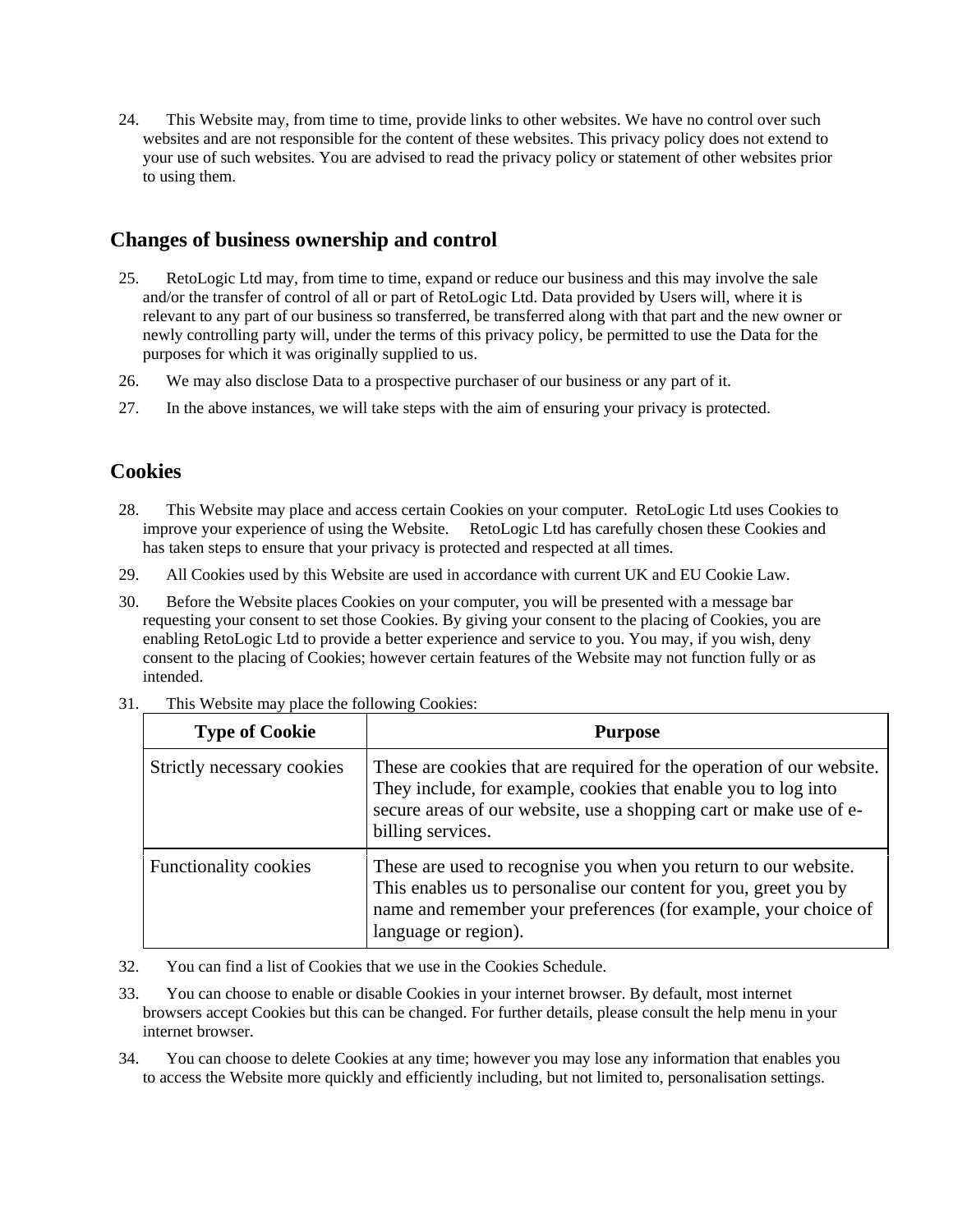- 35. It is recommended that you ensure that your internet browser is up-to-date and that you consult the help and guidance provided by the developer of your internet browser if you are unsure about adjusting your privacy settings.
- 36. For more information generally on cookies, including how to disable them, please refer to aboutcookies.org. You will also find details on how to delete cookies from your computer.

# **General**

- 37. You may not transfer any of your rights under this privacy policy to any other person. We may transfer our rights under this privacy policy where we reasonably believe your rights will not be affected.
- 38. If any court or competent authority finds that any provision of this privacy policy (or part of any provision) is invalid, illegal or unenforceable, that provision or part-provision will, to the extent required, be deemed to be deleted, and the validity and enforceability of the other provisions of this privacy policy will not be affected.
- 39. Unless otherwise agreed, no delay, act or omission by a party in exercising any right or remedy will be deemed a waiver of that, or any other, right or remedy.
- 40. This Agreement will be governed by and interpreted according to the law of England and Wales. All disputes arising under the Agreement will be subject to the exclusive jurisdiction of the English and Welsh courts.

# **Changes to this privacy policy**

41. RetoLogic Ltd reserves the right to change this privacy policy as we may deem necessary from time to time or as may be required by law. Any changes will be immediately posted on the Website and you are deemed to have accepted the terms of the privacy policy on your first use of the Website following the alterations. You may contact RetoLogic Ltd by email at info@retologic.com.

# **Attribution**

42. This privacy policy was created using a document from [Rocket](https://www.rocketlawyer.com/gb/en/)  [Lawyer](https://www.rocketlawyer.com/gb/en/) (https://www.rocketlawyer.com/gb/en). **19 September 2019**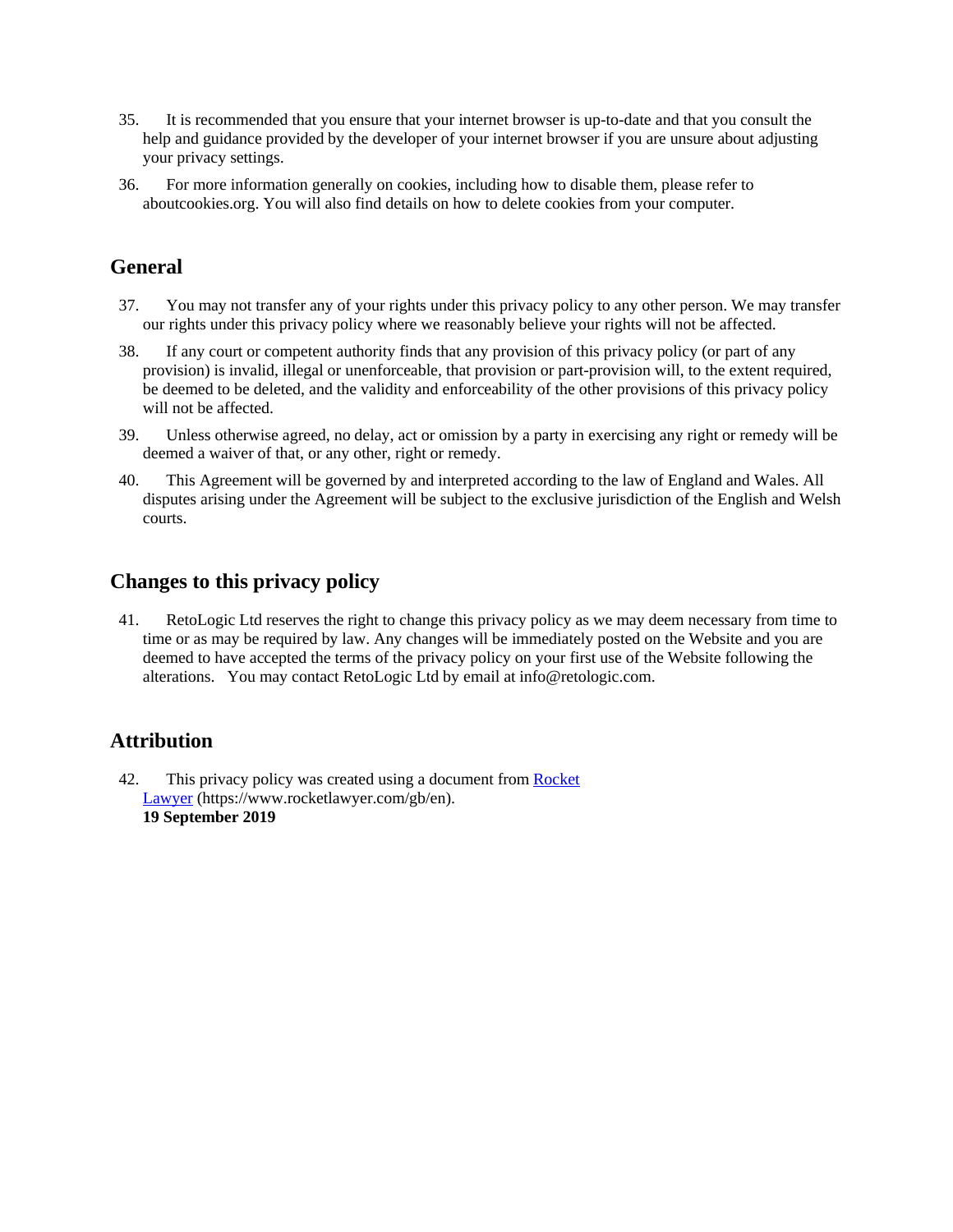# **Cookies**

Below is a list of the cookies that we use. We have tried to ensure this is complete and up to date, but if you think that we have missed a cookie or there is any discrepancy, please let us know. Strictly necessary

We use the following strictly necessary cookies:

| <b>Description of Cookie</b> | <b>Purpose</b>                                                                                                                                                                                                                                                          |
|------------------------------|-------------------------------------------------------------------------------------------------------------------------------------------------------------------------------------------------------------------------------------------------------------------------|
| ForceFlashSite               | When viewing a mobile site (old mobile under<br>m.domain.com) it will force the server to<br>display the non-mobile version and avoid<br>redirecting to the mobile site                                                                                                 |
| hs                           | Security                                                                                                                                                                                                                                                                |
| smSession                    | Identifies logged in site members                                                                                                                                                                                                                                       |
| <b>XSRF-TOKEN</b>            | Security                                                                                                                                                                                                                                                                |
| $\mathbf{g}$ a               | This cookie is used to distinguish unique users<br>by assigning a randomly generated number as a<br>client identifier. It is included in each page<br>request in a site and used to calculate visitor,<br>session and campaign data for the sites<br>analytics reports. |
| _gat                         | This cookie is used for throttling analytics<br>requests to limit requests being sent from your<br>browser to Google services.                                                                                                                                          |

Functionality

We use the following functionality cookies:

| <b>Description of Cookie</b>                                                    | <b>Purpose</b>                                                          |
|---------------------------------------------------------------------------------|-------------------------------------------------------------------------|
| sySession                                                                       | Identifies unique visitors and tracks a visitor's<br>sessions on a site |
| SSR-caching                                                                     | Indicates how a site was rendered.                                      |
| smSession                                                                       | Identifies logged in site members                                       |
| $TS^*$                                                                          | Security                                                                |
| $TS01*******$                                                                   | Security                                                                |
| TSXXXXXXXX (where x is replaced with a<br>random series of numbers and letters) | Security                                                                |
| TSxxxxxxxx_d (where x is replaced with a                                        | Security                                                                |